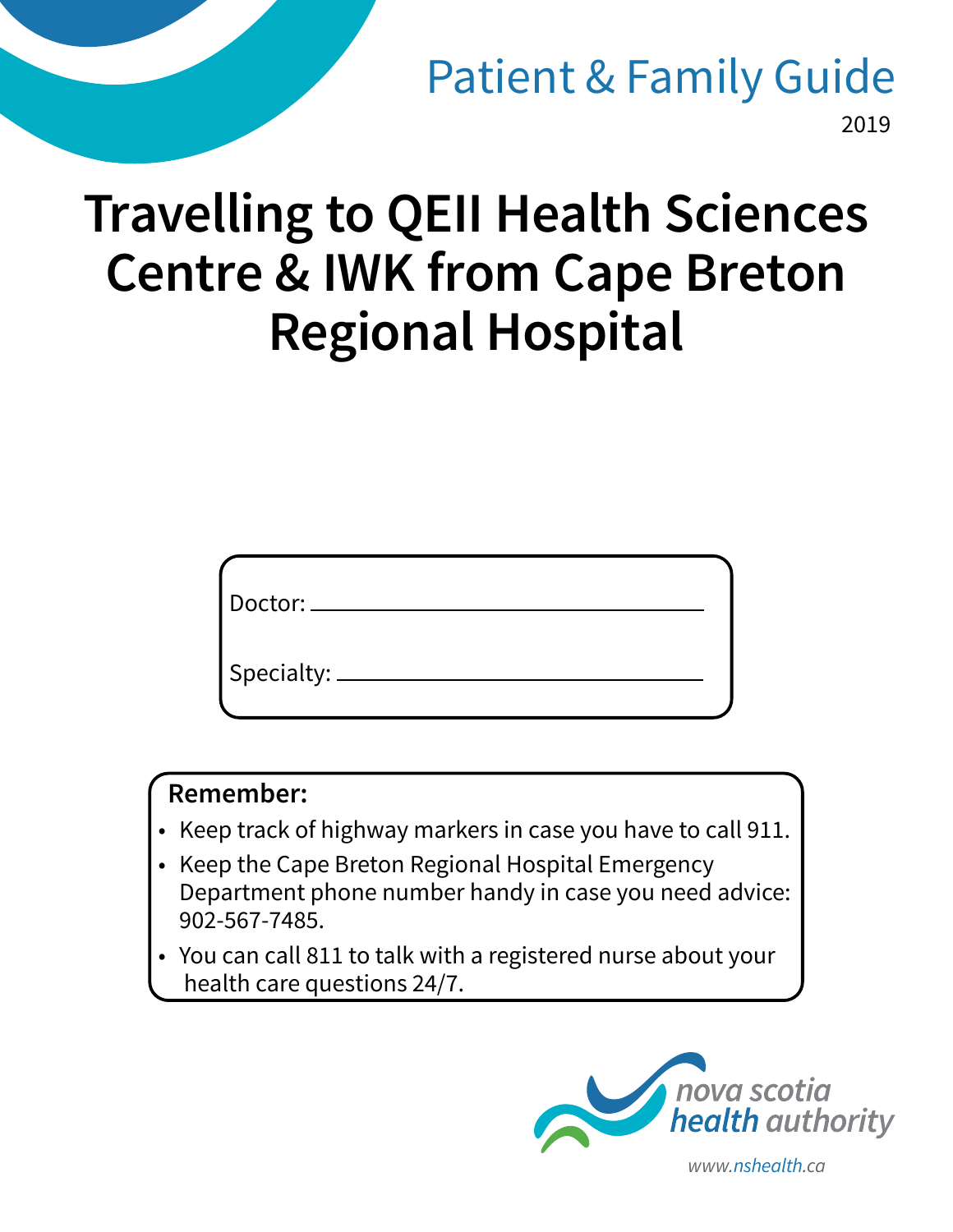# **Travelling to QEII Health Sciences Centre & IWK from Cape Breton Regional Hospital**

This info is for patients and families who are driving from Cape Breton Regional Hospital (CBRH) to the QEII Health Sciences Centre, or to the IWK in Halifax for medical services. Below is a list of hospitals and health centres with Emergency Departments on the way. This pamphlet will help you find the closest Emergency Department as you travel, just in case.

**If it is an emergency, please call 911.**

### **Cape Breton Regional Hospital**

1482 George Street Sydney, NS B1P 1P3 902-567-7485



#### **Strait Richmond Hospital**

138 Hospital Road Evanston, NS B0E 1J0 902-625-3100

**St. Martha's Regional Hospital**

25 Bay Street Antigonish, NS B2G 2G4 902-867-4500





#### **Aberdeen Hospital** 835 East River Road

New Glasgow, NS B2H 3S6 902-755-6260

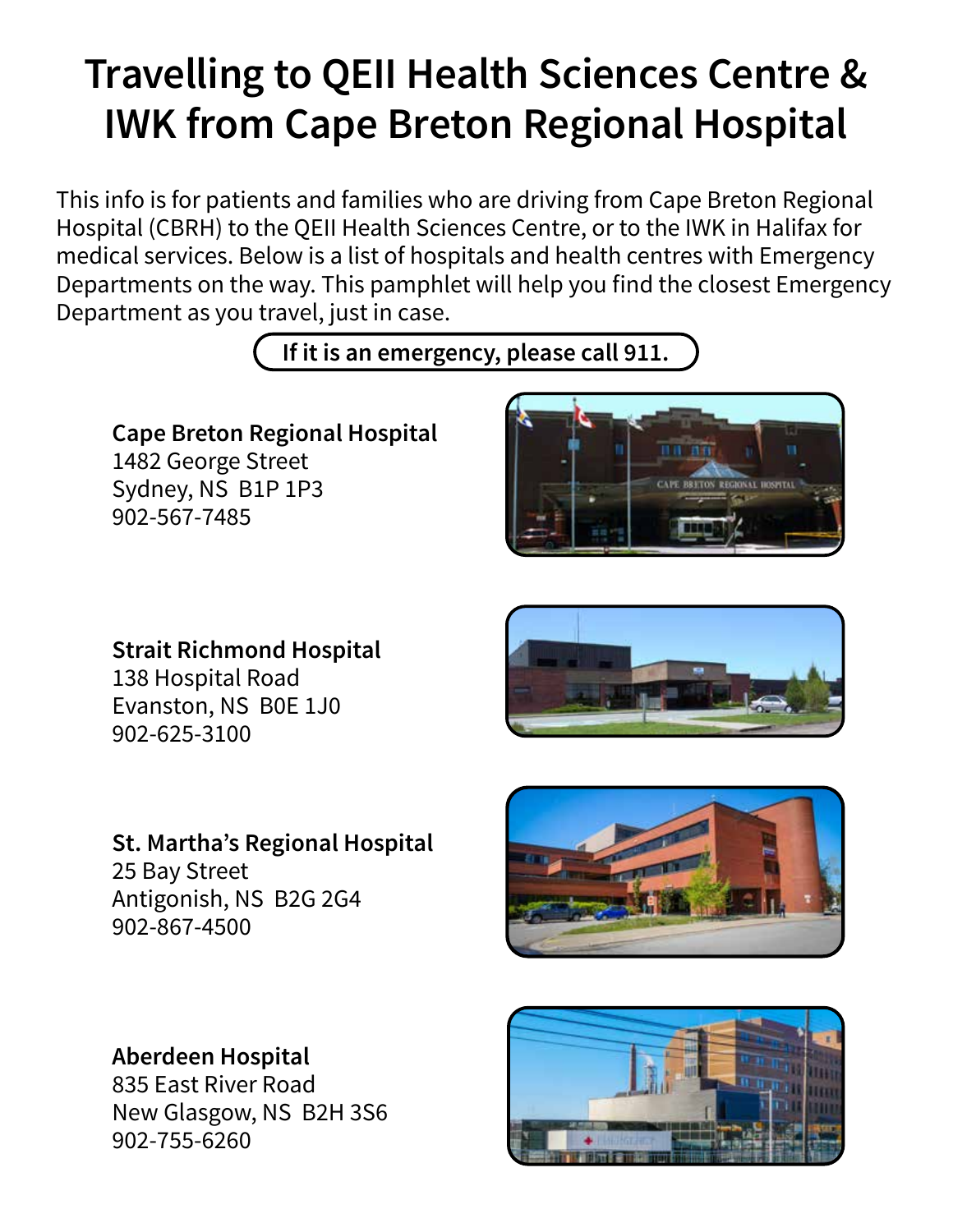#### **Colchester East Hants Health Centre** 600 Abenaki Road Truro, NS B2N 5A1

902-893-5554



**Cobequid Community Health Centre** 40 Freer Lane Lower Sackville, NS B4C 0A2 902-869-6100

**Dartmouth General Hospital** 325 Pleasant Street Dartmouth, NS B2Y 4G8 902-465-8300

 **Halifax Infirmary (Robie Street entrance)** 1799 Robie Street Halifax, NS B3K 4N1 902-473-1510

**IWK Health Centre** 5941 South Street Halifax, NS 902-470-8888